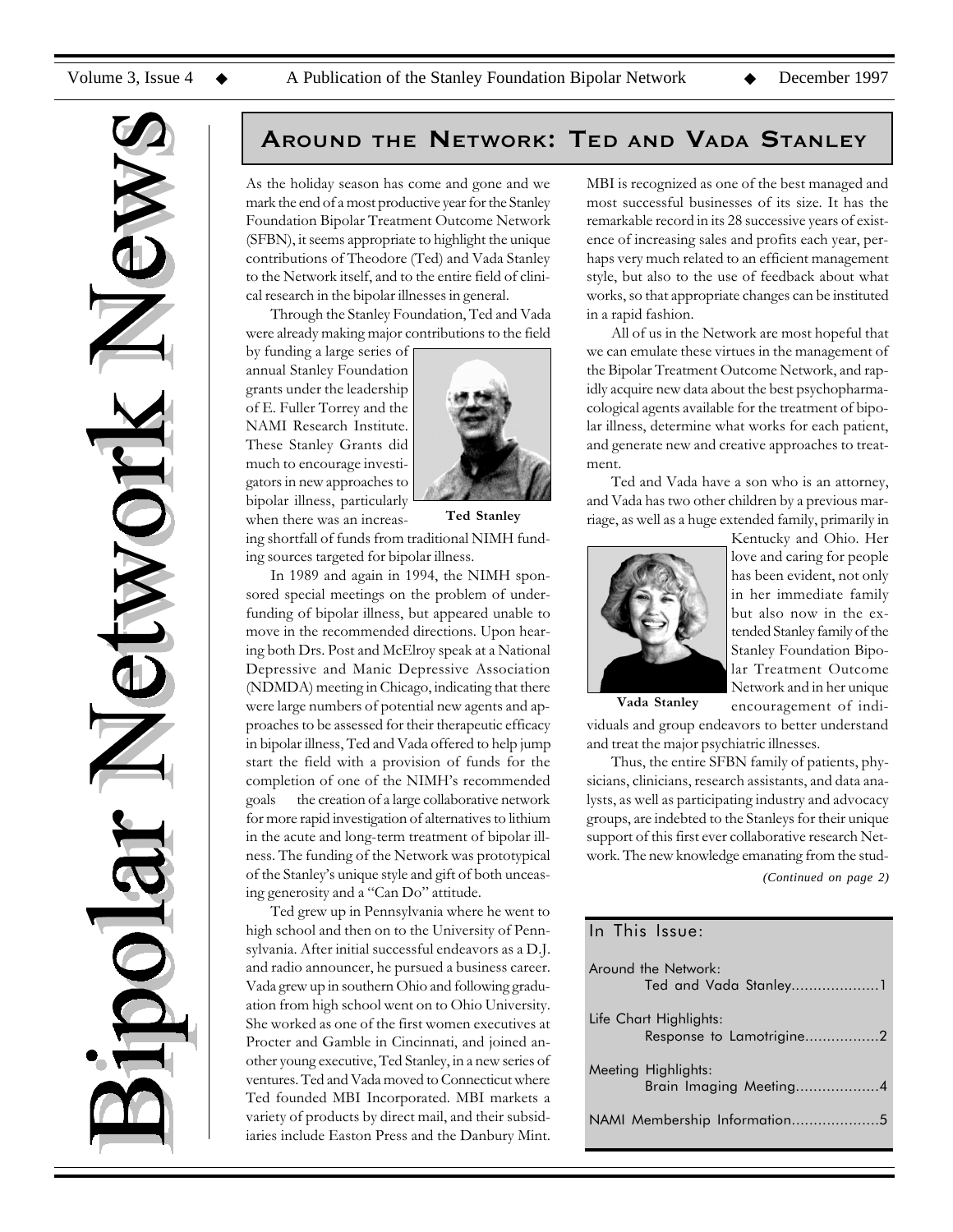## *(Continued from page 1)*

ies of the Network, which stays with patients over the long term to establish what really works, has already helped to make an impact on many people's lives, productivity, and health. We hope we can all live up to the wonderful model and standards that the Stanleys have set for us, combining caring for people with a maximum of efficiency and effectiveness. During this holiday season and the New Year, all in the Network give special thanks to the Stanleys for their generosity and caring. ■

NIMH Study Participation Clinical Center, Bethesda, MD

Depressed patients who wish to participate in a protocol to evaluate repeated transcranial magnetic stimulation (rTMS) of the brain should contact Andy Speer at (301) 402-2293; those wishing to be screened for the Lamictal®/Neurontin® protocol (see Life Chart Highlights) should call (301) 496-6827.

## Bipolar Network News

Editors-in-Chief: Robert M. Post, M.D. Gabriele S. Leverich, L.C.S.W.

Production & Design: Chris Gavin

The BNN is published four times a year by the Stanley Foundation Bipolar Network. We welcome any comments or suggestions you may have.

For communication or to be placed on the mailing list, please contact us at:

Bipolar Network News c/o Stanley Foundation Bipolar Network 5430 Grosvenor Lane Suite 200 Bethesda, MD 20814

Telephone: (800) 518-SFBN (7326) Fax: (301) 571-0768

Internet address: stanley@sparky.nimh.nih.gov



Figure 1 illustrates the course of illness and differential clinical response of a patient in the three phases of the NIMH double-blind, randomized, crossover protocol comparing six weeks of lamotrigine, gabapentin, and placebo. This patient illustrates substantial clinical improvement during treatment with lamotrigine; exacerbation of depression on placebo; and some initial improvement in depression, followed by increased cycling with gabapentin.

Dr. Mark Frye presented the initial findings from our double-blind, randomized sixweek comparison study at the American Psychiatric Association (APA) meeting in May, 1997. He found a 53% response rate to lamotrigine, a 38% response rate to gabapentin, and a 9% response rate to placebo. We have now completed study on 30 patients, with 25 completing evaluable clinical trials. Their overall response rate to lamotrigine was 12 of 25 (48%); gabapentin, 8 of 25 (32%); and placebo, 1 of 19 (5%). Five of 29 (21%) patients responded to both drugs; 11/ 24 (46%) to neither; 6/24 (25%) to lamotrigine only (such as the patient illustrated in Fig. 1); and  $2/24$  (8%) to gabapentin only (Frye et al., 1998, in preparation).

The data of Kimbrell and associates (also presented at the APA meeting in 1997) suggest that it is those patients with the greatest deficits in perfusion (blood flow) in the frontal cortex as measured by positron emission tomography (PET) at baseline who are most likely to respond to lamotrigine and gabapentin.

Also at the APA meeting, Dr. Joseph Calabrese and associates reported on an open series of patients, wherein lamotrigine was generally used as an adjunctive therapy, showing substantial antidepressant, antimanic, or mood stabilizing effects. These results are convergent with a series of other studies and posters presented at the Second International Conference on Bipolar Disorder in June, 1997 (see BNN, Vol. 3, Issue 3).

How long-lasting the effects of lamotrigine will be and in which subjects it will specifically be effective deserves further clinical investigation. However, these preliminary

Life Chart Highlights: Selective response to the anticonvulsant lamotrigine (Lamictal®), but not gabapentin (Neurontin®), or, previously, carbamazepine (Tegretol®)

> findings generated in our blind, randomized trial are consistent with open observations of many others, and with improvement in 11 of 17 (65%) patients on lamotrigine when it was added in an open fashion (level 4) in patients in the Network (Suppes et al, 1998, in preparation).

> Lamotrigine has an interesting biochemical mechanism of action profile in which it (along with carbamazepine) has the ability to decrease excitatory amino acid release through blockade of sodium channels. However, other effects of the compound must also be important, since lamotrigine appears to be effective in some patients who are inadequate responders to carbamazepine, such as the patient illustrated in Figure 1. In addition to this blockade of excitatory amino acid release, lamotrigine is reported to be active at serotonin type-3 receptors (5-HT<sub>3</sub>) and also to block serotonin reuptake at clinically relevant doses in a manner not entirely dissimilar from the classical antidepressants and serotonin-selective reuptake inhibitors (SSRIs). Thus, it is possible that the preliminary evidence of a useful antidepressant profile of lamotrigine could, in part, be related to its ability, like many other antidepressant modalities, to facilitate serotonin transmission via blockade of reuptake (i.e., the normal mechanism that inactivates serotonin).

> In contrast, gabapentin is thought to work primarily by enhancing the effects of inhibitory neurotransmitters such as gammaaminobutyric acid (GABA). The effects of gabapentin (Neurontin®) in this respect are thought to be, in part, similar to those of valproate, which also increases GABA levels in brain and cerebrospinal fluid. As discussed in a previous issue of the BNN (Vol. 2, Issue 2), it is possible that some patients will need the inhibition of excitatory amino acids (such as glutamate) while others will need enhancement of inhibitory processes, such as those mediated via GABA, for effective antidepressant and mood stabilizing effects.

> While selective clinical and neurobiological markers of response to these agents have

> > *(Continued on page 3)*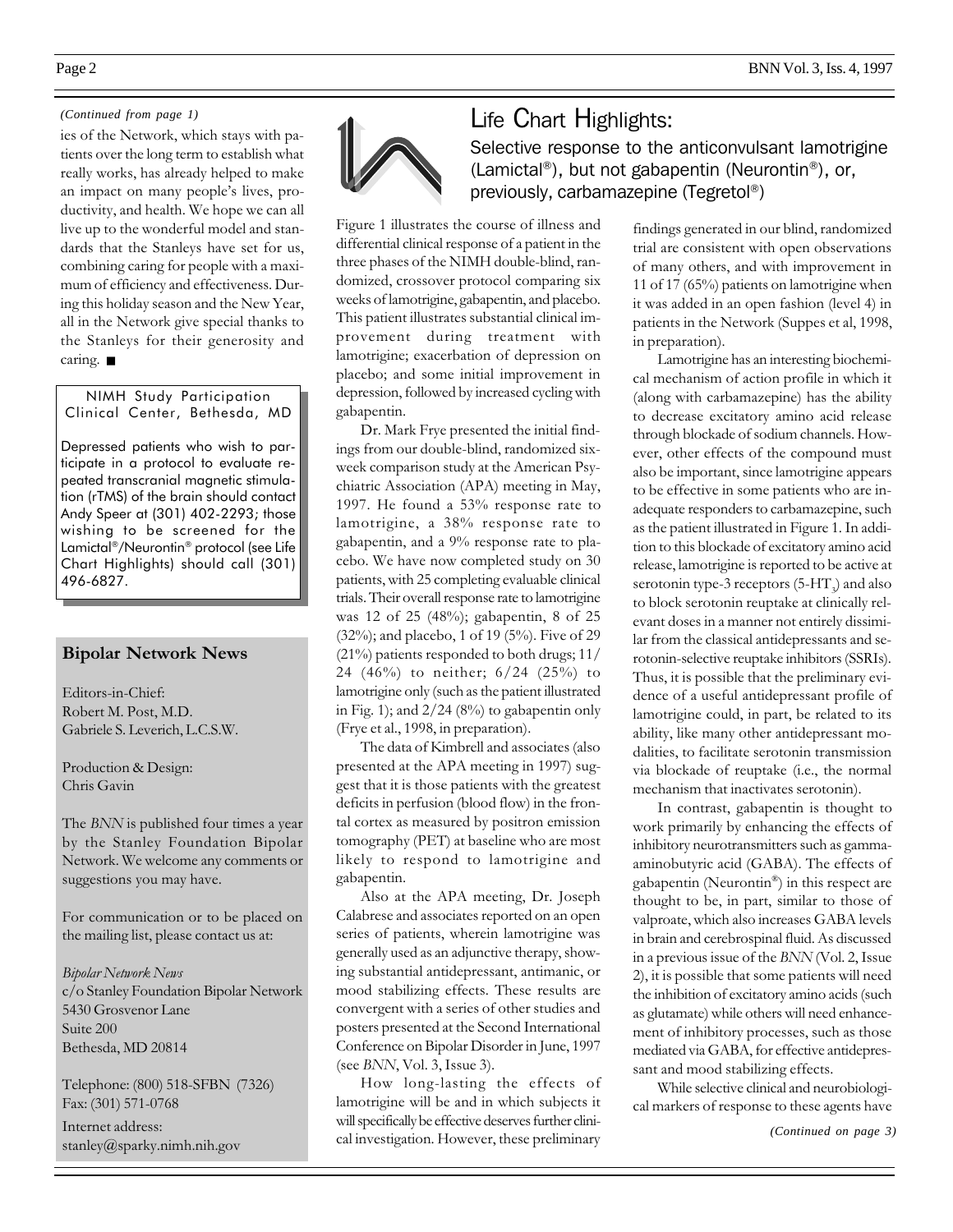

Figure 1: Selective response to the anticonvulsant lamotrigine (Lamictal®), but not gabapentin (Neurontin®), which was associated with increased cycling and dysphoric mania. Mild, moderate, and severe dysfunction from depression (below midline) or mania (above midline) are rated daily on the NIMH-Life Chart Method (NIMH-LCM<sup>TM</sup>) by a nurse (top row) or the patient, both of whom are blind to medication status (bottom two rows). The middle row is the patient's daily mood analogue rating of severity of depression (toward 0) or mania (toward 100).

## *(Continued from page 2)*

not been delineated, the current Life Chart Methodology (LCM) illustration of a clear response to lamotrigine in the absence of a clinically relevant response to gabapentin reinforces the concept (originally seen with carbamazepine and valproate) that lack of response to one mood stabilizing anticonvulsant is not necessarily predictive of lack of response to another. Thus, we have seen some patients respond to carbamazepine and not valproate (and vice versa), and now individual and selective responsivity with the new putative mood stabilizing anticonvulsants lamotrigine and gabapentin.

The Network looks forward to better delineation of the acute and long-term efficacy of lamotrigine, as well as the identification of possible predictors of positive clinical response. ■

## Questionnaire on Early Intervention in Childhood Bipolar Illness



The Stanley Foundation Bipolar Network/Early Intervention Initiative (E.I.I.) is seeking information from families interested in bipolar disorder in children. This questionnaire surveys opinions about intervening early with an at-risk child to potentially prevent symptoms from progressing.

In addition, for families with affective illness on both the maternal and paternal sides, the questionnaire asks parents about any symptoms their child or children may be showing already. This information will not only help us identify the symptoms and behaviors associated with bipolar disorder in children, but will also help us design early treatment intervention protocols for this population.

If you are interested in filling out the questionnaire, please call (301) 496-6827 or 1-800-518-SFBN (7326); email us at: stanley@sparky.nimh.nih.gov; or write to: The Stanley Foundation Bipolar Network, 5430 Grosvenor Lane, Suite 200, Bethesda, MD 20814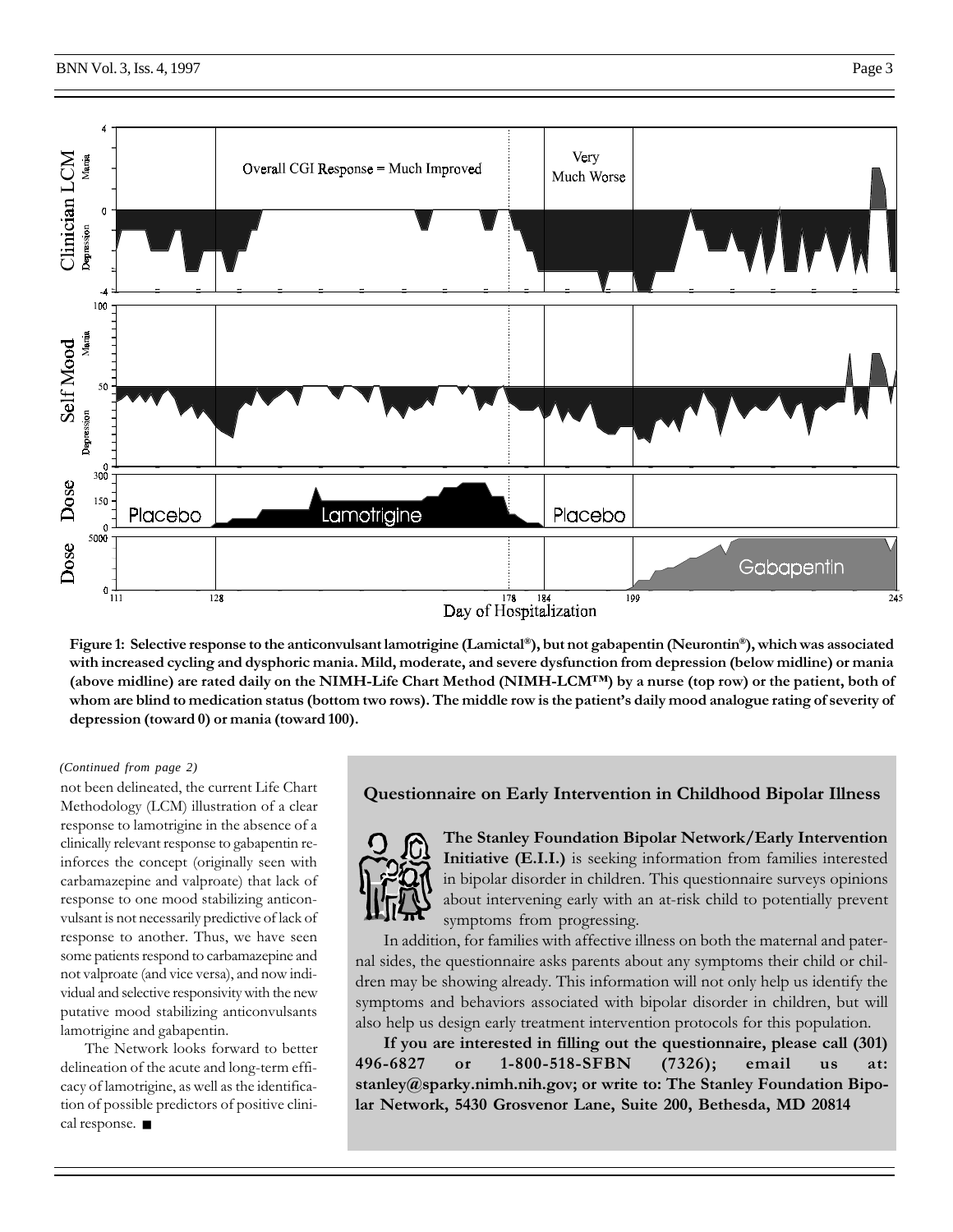## Meeting Highlights: Brain Imaging Wayne State University, Detroit, Michigan, September 20, 1997 Department of Psychiatry, Thomas W. Uhde, M.D., Chair

This special meeting on brain imaging was organized to highlight the latest progress in the area of functional brain imaging:

◆ Dr. Harry Chugani began the meeting with an introduction to different methodological approaches to positron emission tomography (PET) and single photon emission computed tomography (SPECT), both of which can provide unique insights into the functioning of the developing and adult brain. Dr. Chugani has pioneered studies of changes in metabolism over an individual's formative years, with the remarkable finding that glucose utilization, i.e. metabolic activity, in many areas of the cortex (and especially the temporal lobe) shows a marked peak between ages four and eight and then a gradual decrement to more adult levels during adolescence. In contrast, brainstem and cerebellar glucose utilization is more level with development.

This information suggests that there is a period in early childhood of markedly expanded nerve terminal sprouting and synaptic density in proportion to glucose utilization, with individuals generating far too many synapses during early development and having to prune these back prepubertally. These changes are also related to age-dependent recovery and reorganization of neuronal function after lesioning, such that recovery from strokes and other brain damage is much easier in childhood than later in adulthood. For example, one of Dr. Chugani's patients with an entire left hemispherectomy (i.e., the surgical removal of the left cerebral hemisphere) in childhood is now a highly functioning hospital administrator. Dr. Chugani's studies of Romanian orphans demonstrate bilateral temporal hypometabolism, especially in the anterior portion of the superior temporal gyrus. It is possible that this faulty development based on inadequate environmental input is related to the decreased bonding and social functioning of these highly maternally and socially deprived individuals.

◆ Diane Chugani, Ph.D., presented new and exciting data on autism based on her technique with alpha-[11C]methyl-L-tryptophan PET imaging to study serotonin turnover. She found that, consistent with diverse literature indicating serotonergic alterations in patients with autism, her patients appeared to have selective alterations in cortical and cerebellar development. In particular, there was decreased serotonin turnover in the right cerebellum and left frontal cortex, perhaps accounting for the deficient language functioning (mediated by the left frontal cortex) in patients with autism.

Dr. D. Chugani et al. have documented these defects in 30 out of 35 autistic males, although a smaller number of females studied ( $n = 5$ ) showed fewer focal abnormalities. These data are consistent with a postulated defect in the serotonin transporter, which has also now been identified using gene mapping strategies in other groups. Therefore Dr. D. Chugani has begun to study patients with the direct serotonin  $5-HT_{1A}$ agonist buspirone (Buspar®) with promising initial results.

◆ Dr. Alan Zametkin reported decreases in cortical glucose utilization in adults with attention deficit hyperactivity disorder (ADHD) with metabolism decrements on the left compared with the right hemisphere. Using a new imaging technique, he also reported that patients with Lesch-Nyhan's syndrome (a syndrome involving mental retardation and profound self-mutilation) have marked decrements in dopamine.

◆ Dr. Gregory Moore gave an introduction and overview to the functional components of magnetic resonance imaging spectroscopy (MRS), showing how this technique will allow us to assay levels of biochemical substances directly in the brains of psychiatric patients. He found, for example, in patients with intractable epilepsy, that decrements in N-acetylaspartate (NAA) are highly correlated with decrements in glucose utilization  $(r =$ .64). Patients with schizophrenia (Bertolino et al., 1996, Am J Psychiatry 153:1554-1563), and now bipolar illness (Ketter et al, 1997, ACNP Scientific Abstracts: 236), are reported to have lower NAA in the prefrontal cortex. Dr. Moore was also able to measure myoinositol with MRS and found it depleted in proportion to the severity of depression and that it decreased further with acute and chronic lithium administration. These data provide mechanistic support for the recent observations of Belmaker and associates (Benjamin et al., 1995, Psychopharmacol Bull 31:167-175) of the potential antidepressant effects of inositol (12-14 gms/day).

◆ Dr. J. Giedd reported progression in the size of the ventricle in childhood onset schizophrenia as well as a decrement in thalamic volume assessed by magnetic resonance imaging (MRI). He noted Dr. Sue Swedo's recent finding that Sydenham's chorea is associated with group A ß-hemolytic streptococcal infections and that this may be associated with increases in the size of the caudate and putamen in association with the development of prepubertal chorea and obsessive-compulsive disorder (Swedo et al., 1997, Am J Psychiatry 154:110-112).

◆ Dr. Perry Renshaw reported increases in monophosphodiesterases in mania compared with controls. Deficient choline in the caudate nucleus of depressed patients was associated with prediction of good antidepressant response to fluoxetine (Prozac®). He also reported that bipolar patients had decreased choline to creatinine ratios in their temporal lobes, particularly on the left side. He found that patients who relapsed and were rehospitalized had lower choline/creatinine ratios compared with those who did not. These data provide mechanistic support for the preliminary observations of Sachs et al (Stoll et al., 1996, Biol Psychiatry 40:382-388) that supplements of large doses of choline may help stabilize mood in treatment refractory rapid cyclers.

◆ Dr. Scott Rauch presented evidence of frontal cortical and striatal alterations in patients with obsessive-compulsive disorder.

◆ Dr. Steven Yager summarized a series of exciting findings in the anxiety disorders, and ◆ Dr. Robert Post summarized the promising effects of repeated transcranial magnetic stimulation (rTMS) of the brain for the treatment of depression, as highlighted in a previous  $BNN$  (Vol. 2, Issue 3).  $\blacksquare$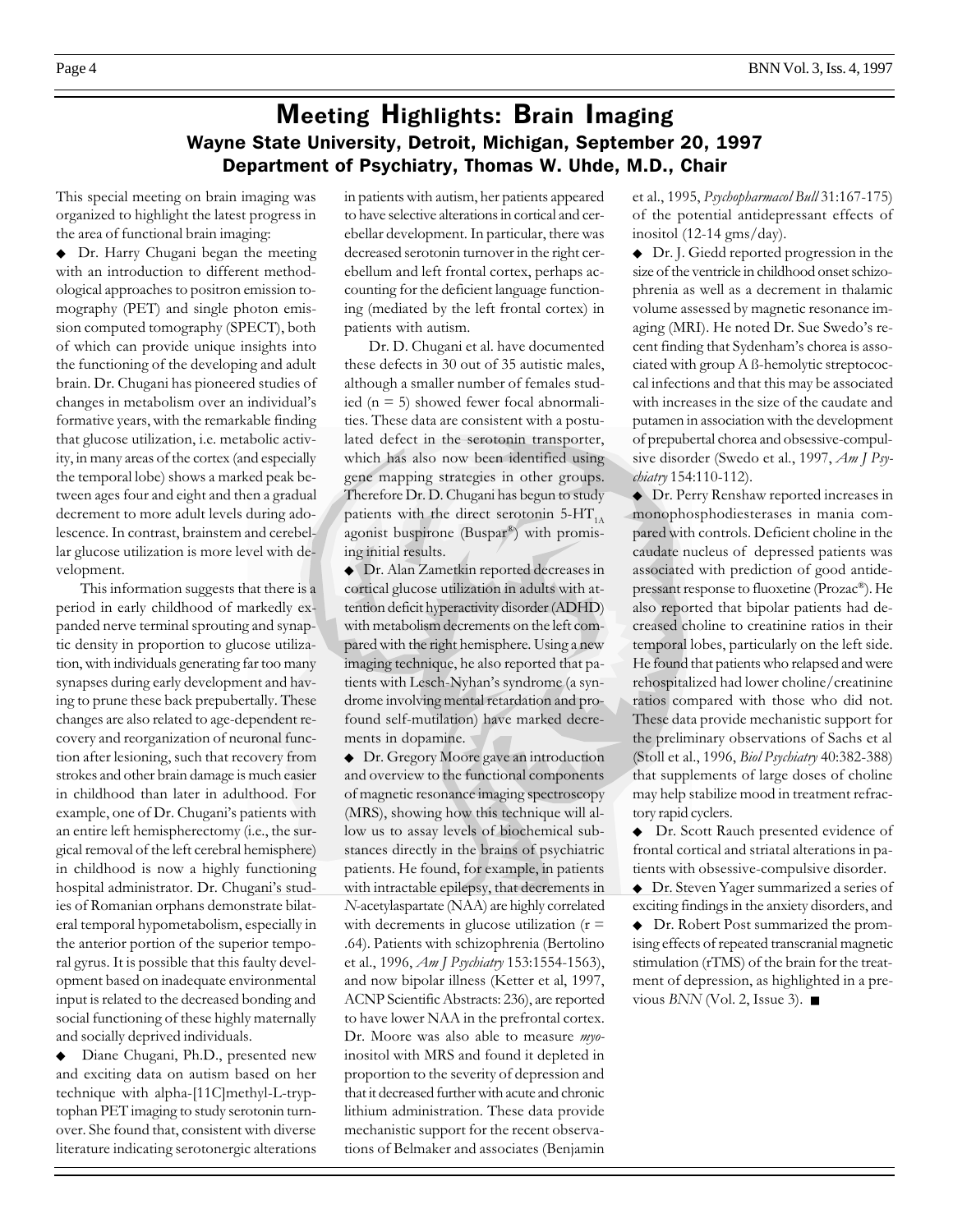# JOIN NAMI TODAY!

As a member of NAMI you join forces with parents, spouses, siblings, friends, and people who have been diagnosed with a brain disorder. You can join NAMI today by filling out the membership form below and sending it back to us. We need your voice alongside our 160,000 members to work effectively for improved treatment of and more research into these no-fault brain disorders and a better quality of life for those who suffer from them. Become a member today to start making a difference!

## Benefits of membership (for all membership categories):

- Subscription to NAMI's bimonthly newsletter, the Advocate, which features cutting edge articles about the latest research, treatments, and medications for brain disorders; the status of major policy and legislation at the federal, state, and local levels; and provocative editorials and columns.
- Discounts on books, brochures, and fact sheets with the most current information on brain disorders, medications, and related issues
- A 30-percent discount on the registration fee for the annual NAMI convention.
- Literature from your state organization with specific information about services, grassroots advocacy, and education activities in your area.
- The availability of NAMI's toll-free Helpline, which responds with science-based information about brain disorders and aspects of living with them.

## NAMI MEMBERSHIP OPTIONS:

#### **INDIVIDUAL/FAMILY MEMBERSHIP**

Individuals and/or families may join NAMI and receive all the benefits of membership listed above.

## LOW-INCOME CONSUMER MEMBERSHIP

Individuals with a mental illness may join NAMI at a reduced membership rate and receive all of the membership benefits listed above.

## PROFESSIONAL ASSOCIATE MEMBERSHIP

Mental illness service providers are encouraged to join NAMI and receive all the benefits of membership listed above in addition to: Subscription to NAMI's science newsletter Decade of the Brain · Professional Membership certificate . 50 NAMI brochures with display stand

## **AGENCY MEMBERSHIP**

Hospitals, schools, state agencies, and CMHC's are encouraged to join NAMI and receive all the benefits of membership listed above in addition to: four (4) additional subscriptions to the Advocate · Agency Membership certificate . 100 NAMI brochures with display stand • Mental Illness Awareness Week Kit

I want to become an associate member of NAMI in one of the following categories:

## **C INDIVIDUAL/FAMILY MEMBERSHIP** \$25.00 annual membership fee.

## **Q LOW-INCOME CONSUMER MEMBERSHIP** \$\_\_\_\_(Consumers on limited income are invited to join NAMI at a membership rate of their choosing, while still receiving all of the membership benefits).

Your name and a portion of your membership dues will be shared with your state's NAMI organization to provide local support for our efforts.

## **I PROFESSIONAL ASSOCIATE MEMBERSHIP** \$40.00 annual membership fee.

## **C AGENCY MEMBERSHIP** \$100.00 annual membership fee.

I want to make a TAX-DEDUCTIBLE DONATION to NAMI. My check/money order for  $\overline{\phantom{a}}$  is enclosed.

| NAME                                                 |                                                                                                                                                                                                                                      |
|------------------------------------------------------|--------------------------------------------------------------------------------------------------------------------------------------------------------------------------------------------------------------------------------------|
| ORGANIZATION                                         | <u> 1980 - An Dùbhlachd an Dùbhlachd an Dùbhlachd an Dùbhlachd an Dùbhlachd an Dùbhlachd an Dùbhlachd an Dùbhlachd an Dùbhlachd an Dùbhlachd an Dùbhlachd an Dùbhlachd an Dùbhlachd an Dùbhlachd an Dùbhlachd an Dùbhlachd an Dù</u> |
| ADDRESS                                              |                                                                                                                                                                                                                                      |
| CITY<br>the control of the control of the control of | <b>STATE</b>                                                                                                                                                                                                                         |
| ZIP                                                  |                                                                                                                                                                                                                                      |
| DA VALENT METUAD.                                    |                                                                                                                                                                                                                                      |

#### PAYMENT METHOD:

□Check □Money Order □Visa □Master Card **ODiscover OAmerican Express** 

CARD#

EXP. DATE

SIGNATURE\_

Please make all checks and money orders payable to **NAMI** 

Mail to: NAMI, 200 N. Glebe Rd, Suite 1015, Arlington, VA 22203-3754. Phone: (703) 524-7600 http://www.NAMI.org

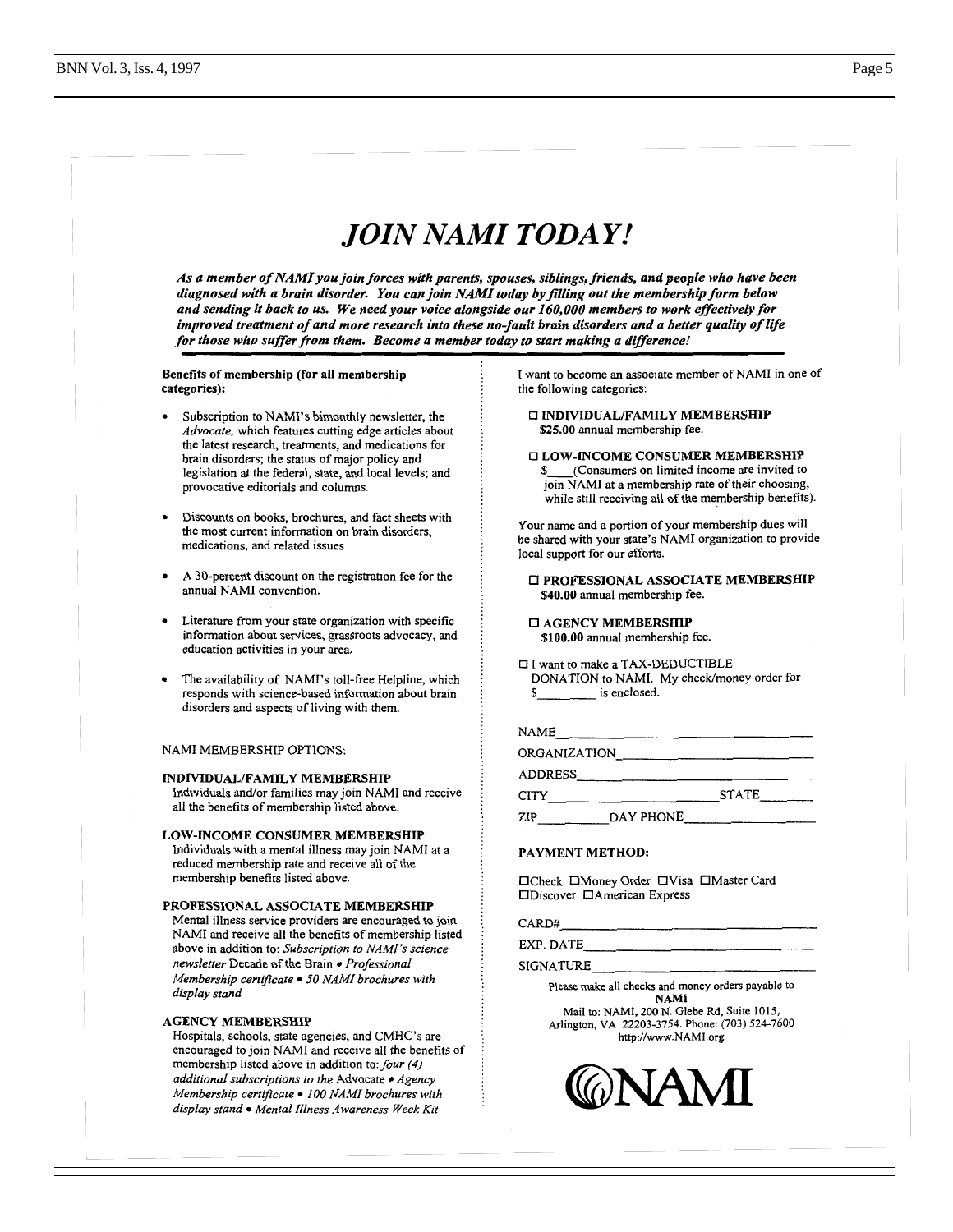## NAMI STATE ORGANIZATIONS - - CURRENT ADDRESSES AND CONTACT INFORMATION As Of: November 4, 1997

## Alaska AMI

110 W 15th Ave. Suite B Anchorage, AK 99501 Phone1:  $(907)277 - 1300$ Phone2:  $(907)277 - 1400$ Fax: Email: akami@corecom.net Exec. Dir.: Vickie Malone President: Jeanette Grasto

## Alabama AMI

6900 6th Avenue South Suite B Birmingham, AL 35212-1902 Phone1: (205) 833-8336 Phone2: (800) 626-4199 (AL only) Fax:  $(205) 833 - 8309$ Email: AlaAMI@aol.com Exec. Dir.: President: Ann Denbo

## Arkansas AMI-Help and Hope Inc.

4313 W Markham St. Hendrix Hall Rm. 233 Little Rock, AR 72205-4096 Phone1: (501)661-1548 (800)844-0381 Phone2: Fax: (501)664-0264 Email: ARAMI@sprynet.com Exec. Dir.: Kathy Schmidt President: Ted Newman

## Arizona AMI

2441 E Fillmore St. Phoenix, AZ 85008-6033 Phone1:  $(602)$  244-8166 Phone2:  $(800)$  626-5022 Fax:  $(602)$  244-9264 Email: AZAMI@aol.com Exec. Dir.: Sue Davis (Acting) President: Elizabeth Ramsey

## \*California AMI

1111 Howe Ave. Suite 475 Sacramento, CA 95825-8541 Phone1: (916) 567-0163 Phone2: Fax:  $(916) 567 - 1757$ Email: gracecami@aol.com Exec. Dir.: Grace McAndrews President: Jerry Veverka

## Colorado AMI

1100 Fillmore St. Denver, CO 80206-3334 Phone1:  $(303)$  321-3104 Phone2: Fax:  $(303)$  321-0912 (ND) COLOAMI@sprynet.com Email: Exec. Dir.: Carol Staples President: Nita Bradford

#### **Connecticut AMI** 151 New Park Ave. Hartford, CT 06106 Phone1: (860) 586-2319 (800) 215-3021 (region) Phone2: Fax:  $(860) 586 - 7477$

Email: Exec. Dir.: Maureen Kennedy President: Betsy Smith

## **AMI DC Threshold**

422 8th St. SE Washington, DC 20003-2832 Phone1:  $(202) 546 - 0646$ Phone2:  $(202) 546-6817$ Fax: Email: Kbrowner 01@sprynet.com Exec. Dir.: President: Maureen Veech

### **AMI** Delaware

2500 W 4th St. Plz, Ste 12 Wilmington, DE 19805 Phone1: (302) 427-0787 Phone2: Fax:  $(302)$  427-2075 Email: MaPacilio@aol.com Exec. Dir.: Mark Pacilio President: Richard Patterson

#### \*Florida AMI

1114-K Thomasville Road Mt. Vernon Square Tallahassee, FL 32303 Phone1: (904) 222-3400 Phone2:  $(904)$  222-5675 Fax: Email: fami@unr.net Exec. Dir.: Tony Chapman President: Elliot Steele

#### \*Georgia AMI

1256 Briarcliff Rd NE Rm. 412-S Atlanta, GA 30306-2636 Phone1: (404) 894-8860 Phone2: Fax:  $(404) 894 - 8862$ Email: Exec. Dir.: President: Flo Giltman

#### Hawaii State AMI

c/o Oahu AMI 770 Kapiolani Blvd. Suite 613 Honolulu, HI 96813 Phone1: (808) 591-1297 Phone2: Fax: (808) 591-2058 Email: OahuAMI@aol.com Exec. Dir.: Joyce Shigekuni (Acting) President:

#### AMI of Iowa

5911 Meredith Dr Suite C-1 Des Moines, IA 50322-1903 Phone1: (515) 254-0417 Phone2:  $(800)$  417-0417 Fax:  $(515)$  254-1103 Email: amiiowa@aol.com Exec. Dir.: Margaret Stout President: Jill Downing

### Idaho AMI

5400 Franklin Rd., Suite L Boise, ID 83704 Phone1: (208) 331-3533  $Phone2$ (800) 572-9940 (ID only) Fax: (208) 331-3533 NAMIID@cyberhighway.net Email: Exec. Dir.: Lee Woodland President: Mary Robertson

## \*AMI of Illinois Inc.

730 E Vine Street Room 209 Springfield, IL 62703  $(217) 522 - 1403$ Phone1: (800) 346-4572 (IL only) Phone2: Fax:  $(217) 522 - 3598$ Email: AMIIL@eosinc.com Exec. Dir.: Randy Wells President: Tom Lambert

#### Indiana AMI

PO Box 22697 Indianapolis, IN 46222-0697 Phone1:  $(317)$  925-9399 (800) 677-6442 (IN only) Phone2:  $(317)$  925-9398 Fax: Email: Exec. Dir.: President: Wayne Fox

### Kansas AMI

112 SW 6th PO Box 675 Topeka, KS 66601-0675 Phone1:  $(913)$  233-0755  $(800)$ 539-2660 Phone2:  $(913)$  233-4804 Fax: Email: KSAMI@sprynet.com Exec. Dir.: Ms. Terry Larson President: Edward Moynihan

### Kentucky AMI

10510 LaGrange Rd Bldg 103 Louisville, KY 40223-1228 Phone1:  $(502)$  245-5284 Phone2:  $(800)$  257-5081 Fax:  $(502)$  245-9956 Email: Exec. Dir.: President: Doris Daulton

#### Louisiana AMI PO Box 2547

Baton Rouge, LA 70821-2547 Phone1:  $(504)$  343-6928 Phone2:  $(504)$  343-0055 Fax: Email: Donnam@kmlaw.com Exec. Dir.: Donna Mayeux President: Mirni Jackson

## **AMI** of Massachusetts Inc.

105 Chauncy St.  $4<sup>th</sup>$  Floor Boston, MA 02111 Phone1: (617) 350-3191 Phone2: (800) 370-9085 (MA only)  $(617)$  350-3450 Fax: Email: ami@gis.net Exec. Dir.: Barbara Cantrill President: Patricia Lawrence

## \*NAMI Maryland Inc.

711 W 40th St. Suite 451 Baltimore, MD 21211  $(410)$  467-7100 Phone!: Phone2:  $(800)$  467-0075 (410) 467-7195 Fax: Email: AMIMD@aol.com Exec. Dir.: Brenda K. Hohman President: Carolyn Knight

## **AMI-Maine**

PO Box 222 Augusta, ME 04332-0222  $(207)$  622-5767 Phone1: (800) 464-5767 (ME only) Phone2: Fax:  $(207)$  622-5767 (ND) Fmail: AMIMAINE@hotmail.com Exec. Dir.: Howard Hymes President: William Stubbs

### AMI of Michigan

921 N Washington Lansing, MI 48906  $(517)$  485-4049 Phone1: (800) 331-4264 (MI only) Phone2: Fax:  $(517)$  485-2333 Email: Exec. Dir.: President: David Sprey

#### AMI of Minnesota Inc.

970 Raymond Ave. Suite 105 St. Paul, MN 55114-1146 Phone1:  $(612) 645 - 2948$ Phone2:  $(612) 645 - 7379$ Fax: Email: JOLWhalen@aol.com Exec. Dir.: John Whalen President: Reta Lancaster

\* The state organizations indicated by an asterisk have a web page which can be accessed through NAMI's web site: www.nami.org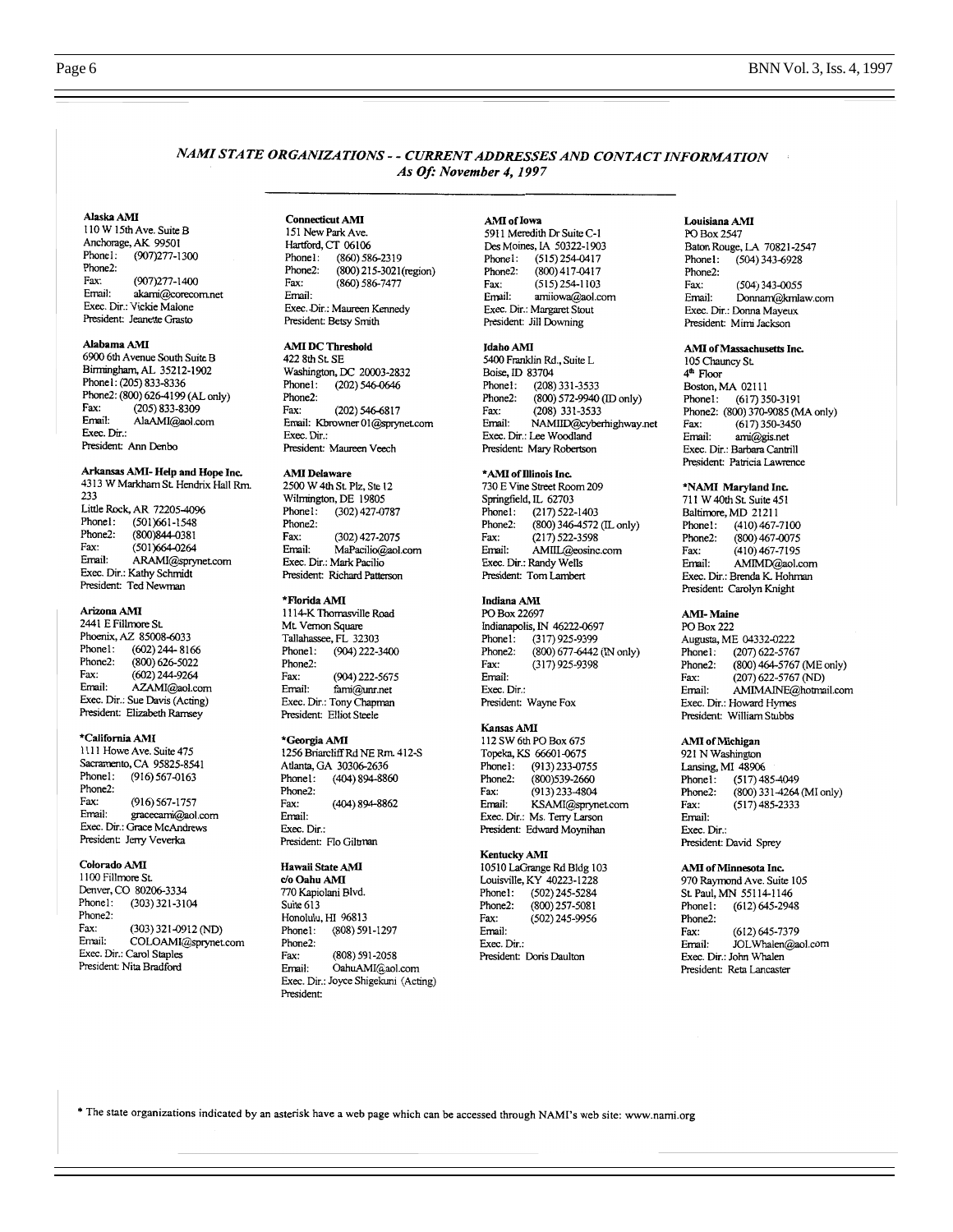## BNN Vol. 3, Iss. 4, 1997

\*Missouri Coalition of AMI 230 W Dunklin St., Rm. 204 Jefferson City, MO 65101 Phone1:  $(573) 634-7727$ Phone2:  $(800)$  374-2138 Fax:  $(573) 761 - 5636$ Email: Keele@aol.com MOCAMI@aol.com Exec. Dir.: Cindi Keele President: Steve Wilhelm

## Mississippi AMI<br>5269 Keele St

Jackson, MS 39206  $(601)$  981-4491 Phone1: (800) 357-0388 Phone<sub>2</sub>: Fax:  $(601)$  981-4910 Email: Exec. Dir.: Mary Ann Renz President: Jean Kutack

#### **MONAMI**

PO Box 1021 Helena, MT 59624 Phonel:  $(406)$  443-7871 Phone2:  $(406)$  443-1592 Fax: Email: Exec. Dir.: President: Mitzie Anderson

\*North Carolina AMI 4904 Waters Edge Dr. Suite 152 Raleigh, NC 27606  $(919) 851 - 0063$ Phone1: (800) 451-9682 (NC only) Phone2: (919) 851-5989 Fax: Email: ncami4u@aol.com Exec. Dir.: Beth Melcher, Ph.D. President: Richard Greb

#### North Dakota AMI

1809 S. Broadway Unit H Minot, ND 58701 (701) 838-0166/ Phone1: (701) 852-5324 Phone2: (800) 239-2472 Fax:  $(701) 852 - 1742$ ndami@minot.ndak.net Email: Exec. Dir.: Janet Wentz President: Roxanne Jensen

## Nebraska AMI

Rt. 3, Box 12C Keamey, NE 68847 Phone1: (308) 865-8729 Phone2:  $(308)$  237-2696  $(308)865 - 8186$ Fax: Email: Ljensen@unmc.edu Exec. Dir.: President: Linda Jensen

#### AMI of New Hampshire

10 Ferry Street Unit 314 Concord, NH 03301-5004 Phone1: (603) 225-5359 Phone2: (800) 242-6264 (NH only)  $(603)$  228-8848 Fax: NHAMI@aol.com Email: Exec. Dir.: Susan Turner President: Mrs. Rick Sherman

New Jersey AMI 1562 Route 130 North Brunswick, NJ 08902 Phone!:  $(908)$  940-0991 Phone2: Fax: (908) 940-0355 Email: AMINJ@sprynet.com Exec. Dir.: Sylvia Axelrod President: Harry S. Gallagher

## **AMI** of New Mexico

PO Box 3086 Albuquerque, NM 87190 Phone1:  $(505)$  260-5429 Phone2: Fax: Email: Exec. Dir.: President: Ms. Patricia Reilly

\*AMI of Nevada 2600 Spinaker Dr. Reno, NV 89509  $(702)$  825-7023 Phone1: Phone<sub>2</sub>:  $(702)$  825-3965 Fax: Email: RJohn20378@aol.com Exec. Dir.: President: Rosetta Johnson

#### \*AMI-NYS

260 Washington Ave. Albany, NY 12210-1312 Phone1: (518) 462-2000 Phone2: (800) 950-3228 (NY only) Fax:  $(518)$  462-3811 Email: aminys@crisny.org Exec. Dir.: Glenn Liebman President: Jerry Klein

## **AMI** of Ohio

979 S High St Columbus, OH 43206-2525  $(614)$  444-2646 Phone1:  $(800)$  686-2646 Phone2:  $(614)445-6503$ Fax: Email: kmagaw@sprynet.com Exec. Dir.: Krista Magaw President: Velma Beale

#### Oklahoma AMI

200 NW 66th St. Suite 925 Oklahoma City, OK 73116  $(800)$  583-1264 Phone1: Phone2:  $(405) 848 - 4330$ (405) 848-4330 Fax: Email: OAMI@oklahoma.net Exec. Dir.: Kari Czypinski President: Ms. Jerry Bridge

\*Oregon AMI<br>3300 Market St. NE, Ste 11 Salem, OR 97302 Phonel: (503) 370-7774 Phone2: (800) 343-6264 (OR only) (503) 370-9452 Fax: Email: cavey@sprynet.com Exec. Dir.: President: Harold Kulm

#### AMI of Pennsylvania

2149 N 2nd St. Harrisburg, PA 17110-1005  $(717)$  238-1514 Phone1: (800) 223-0500 (PA only) Phone2: Fax:  $(717)$  238-4390 Email: amiofpa@ezonline.com Exec. Dir.: David Dinich President: Lorretta Ferry

#### **AMI Of Puerto Rico**

Fundacion Puertorriquena Pro Salud Mental PR-AMI, Inc. P.O. Box 9022569 Viejo San Juan, PR 00902-2569 Phone1: (787) 745-1760 Phone2: Fax: (787) 286-0721 Email: PRAMI5185@aol.com Exec. Dir. Louis Arias President: Silvia J. Pedrosa de Arias, PhD.

## AMI of Rhode Island

1255 N. Main St. Providence, RI 02904 (401) 331-3060 Phone1: (800) 749-3197 Phone2: Fax: (401) 274-3020 Email: AMIofRI@aol.com Exec. Dir.: Bill Emmet President: Ann MacDonald

## South Carolina AMI

1415 Broad River Rd PO Box 21586 Columbia, SC 29221-1580 Phone1: (803) 561-0000 Phone2: (800) 788-5131 (803) 561-9840 Fax: Email: scami@netside.com Exec. Dir.: Frances Sims President: Terry Turner

#### South Dakota AMI PO Box 221 Brookings, SD 57006  $(605) 697 - 7210$ Phone1: (800) 551-2531 Phone2: Fax:  $(605) 692 - 6132$ Email: sdamiyoc@brookings.net Exec. Dir.: Donna Yocom President: Helen Dafoe

#### \*Tennessee AMI

5410 Homberg Dr. Suite 4 Knoxville, TN 37919 (423) 602-7900 Phone1:  $(800)$  467-3589 Phone2: (423) 602-7809 Fax: TAMI@korrnet.org Email: Exec. Dir.: Joyce Judge President: George Haley

## **Texas AMI**

1000 E 7th St. Suite 208 Austin, TX 78702-3257 Phonel:  $(512)$  474-2225 Phone2: (800) 633-3760  $(512)$  320-8887 Fax: Email: TEXAMIEB@aol.com Exec. Dir.: Eldon Baber President: Joe B. Lovelace

#### Utah AMI

4535 S. 5600 West West Valley City, UT 84120 Phone1: (801) 963-7337 Phone2: Fax: (801) 967-4442 Email: Exec. Dir.: Marilyn Mitchell President: Harvey Hirschi

### \*Virginia AMI

P.O. Box 1903 Richmond, VA 23218  $(804)$  225-8264 Phone1: Phone2:  $(888)$  486-8264 Fax:  $(804)$  643-3632 VaAMI@aol.com Email: Exec. Dir.: Val Marsh President: Richard T. Greer

## **AMI** of Vermont

230 Main St. Room 203 Brattleboro, VT 05301-2840 (802) 257-5546 Phone1: Phone2: (800) 639-6480 (VT only)  $(802)$  257-5886 Fax: amivt@sover.net Email: Exec. Dir.: Ben Coplan President: Clare Munat

## State of Washington AMI (SWAMI)

4305 Lacey Blvd., Suite 2 Lacey, WA 98503 Phone1:  $(360)$  491-5715  $(800) 877 - 2649$ Phone2: Fax: (360) 493-0431 Email: swarni@olywa.net Exec. Dir.: President: Herb Larson

## AMI of Wisconsin Inc.

1410 Northport Dr. Madison, WI 53704-2041 (608) 242-7223 Phone1: (800) 236-2988 (WI only) Phone2:  $(608)$  242-7225 Fax: AMIWISC@aol.com Email: Exec. Dir.: Donna Wrenn President: Robert Beilman, MD

## West Virginia AMI

PO Box 2706 Charleston, WV 25330-2706 (304) 342-0497 Phone1: (800) 598-5653 Phone2: (304) 342-0499 Fax: WVAMI1@aol.com Email: Exec. Dir.: Carolyn J. Nelson President: Frankie Capocefalo

Wyoming AMI<br>656 Granite Dr. Rock Springs, WY 82901  $(307)$  362-3333 Phone1: Phone2: Fax: Email: Exec. Dir.: President: Robert Green

\* The state organizations indicated by an asterisk have a web page which can be accessed through NAMI's web site: www.nami.org

## Page 7